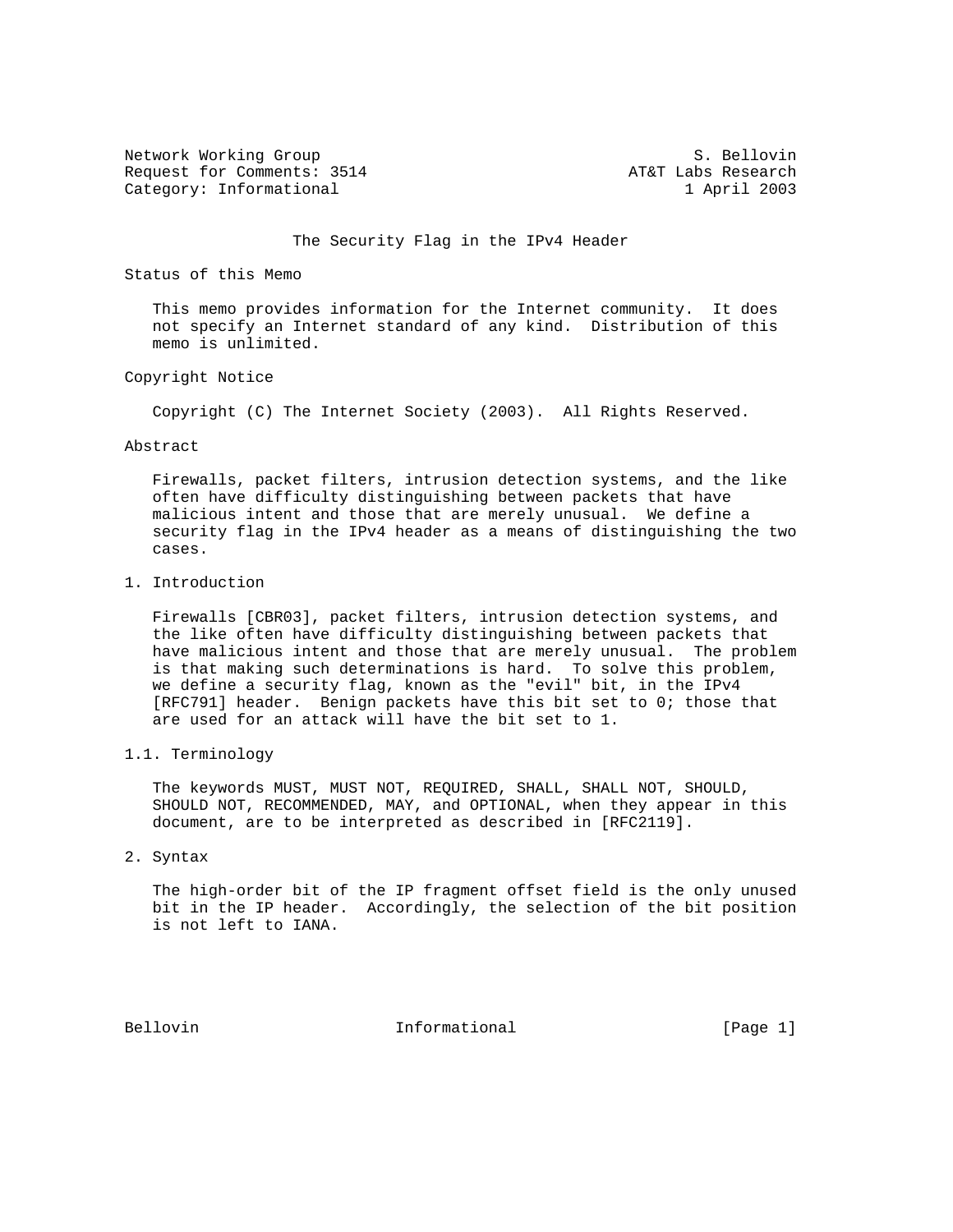The bit field is laid out as follows:

**0**  $+ - +$  |E|  $+-+$ 

Currently-assigned values are defined as follows:

- 0x0 If the bit is set to 0, the packet has no evil intent. Hosts, network elements, etc., SHOULD assume that the packet is harmless, and SHOULD NOT take any defensive measures. (We note that this part of the spec is already implemented by many common desktop operating systems.)
- 0x1 If the bit is set to 1, the packet has evil intent. Secure systems SHOULD try to defend themselves against such packets. Insecure systems MAY chose to crash, be penetrated, etc.
- 3. Setting the Evil Bit

 There are a number of ways in which the evil bit may be set. Attack applications may use a suitable API to request that it be set. Systems that do not have other mechanisms MUST provide such an API; attack programs MUST use it.

 Multi-level insecure operating systems may have special levels for attack programs; the evil bit MUST be set by default on packets emanating from programs running at such levels. However, the system MAY provide an API to allow it to be cleared for non-malicious activity by users who normally engage in attack behavior.

 Fragments that by themselves are dangerous MUST have the evil bit set. If a packet with the evil bit set is fragmented by an intermediate router and the fragments themselves are not dangerous, the evil bit MUST be cleared in the fragments, and MUST be turned back on in the reassembled packet.

 Intermediate systems are sometimes used to launder attack connections. Packets to such systems that are intended to be relayed to a target SHOULD have the evil bit set.

 Some applications hand-craft their own packets. If these packets are part of an attack, the application MUST set the evil bit by itself.

 In networks protected by firewalls, it is axiomatic that all attackers are on the outside of the firewall. Therefore, hosts inside the firewall MUST NOT set the evil bit on any packets.

Bellovin **Informational** Informational [Page 2]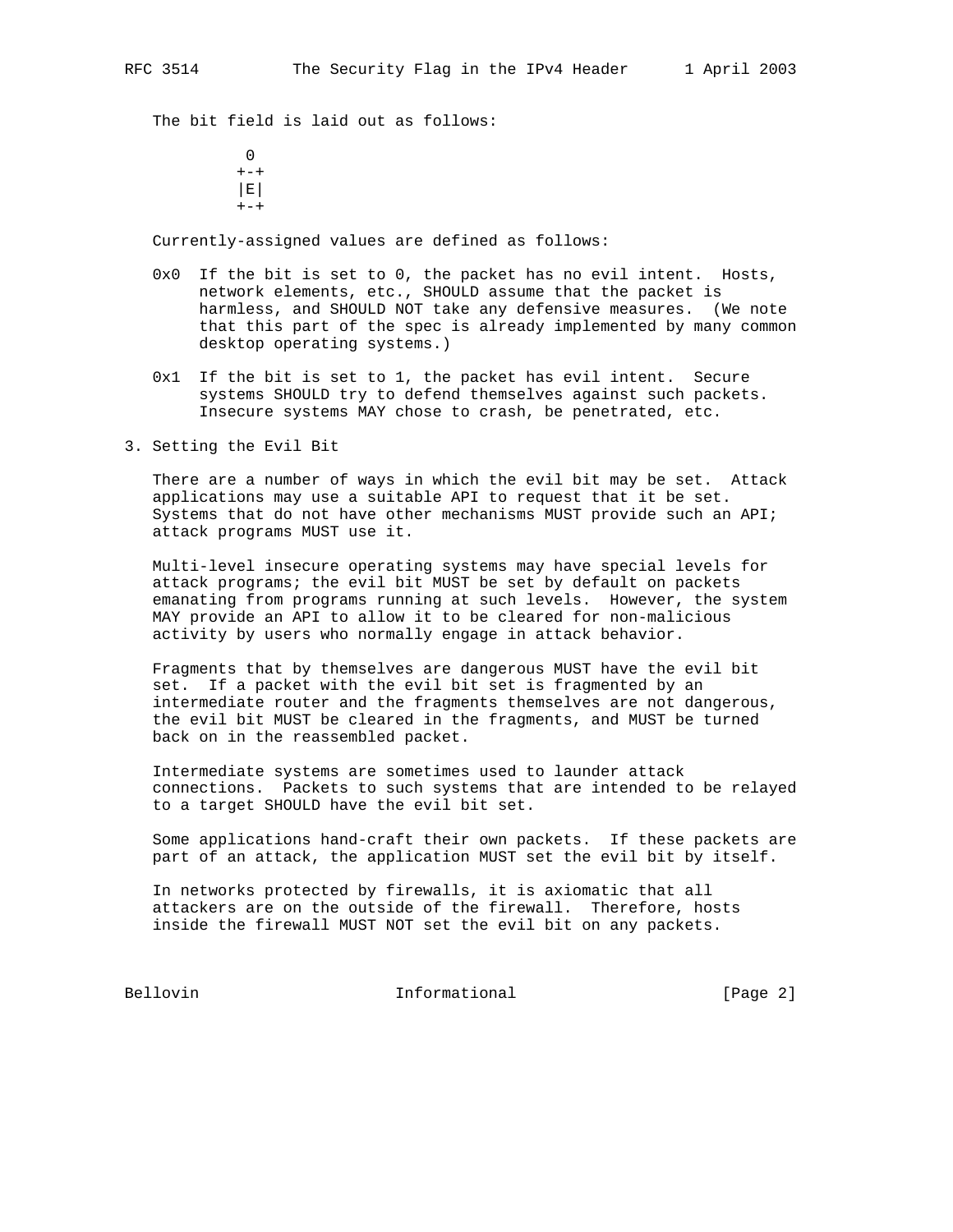Because NAT [RFC3022] boxes modify packets, they SHOULD set the evil bit on such packets. "Transparent" http and email proxies SHOULD set the evil bit on their reply packets to the innocent client host.

 Some hosts scan other hosts in a fashion that can alert intrusion detection systems. If the scanning is part of a benign research project, the evil bit MUST NOT be set. If the scanning per se is innocent, but the ultimate intent is evil and the destination site has such an intrusion detection system, the evil bit SHOULD be set.

4. Processing of the Evil Bit

 Devices such as firewalls MUST drop all inbound packets that have the evil bit set. Packets with the evil bit off MUST NOT be dropped. Dropped packets SHOULD be noted in the appropriate MIB variable.

 Intrusion detection systems (IDSs) have a harder problem. Because of their known propensity for false negatives and false positives, IDSs MUST apply a probabilistic correction factor when evaluating the evil bit. If the evil bit is set, a suitable random number generator [RFC1750] must be consulted to determine if the attempt should be logged. Similarly, if the bit is off, another random number generator must be consulted to determine if it should be logged despite the setting.

 The default probabilities for these tests depends on the type of IDS. Thus, a signature-based IDS would have a low false positive value but a high false negative value. A suitable administrative interface MUST be provided to permit operators to reset these values.

 Routers that are not intended as as security devices SHOULD NOT examine this bit. This will allow them to pass packets at higher speeds.

 As outlined earlier, host processing of evil packets is operating system dependent; however, all hosts MUST react appropriately according to their nature.

5. Related Work

 Although this document only defines the IPv4 evil bit, there are complementary mechanisms for other forms of evil. We sketch some of those here.

 For IPv6 [RFC2460], evilness is conveyed by two options. The first, a hop-by-hop option, is used for packets that damage the network, such as DDoS packets. The second, an end-to-end option, is for packets intended to damage destination hosts. In either case, the

Bellovin 1nformational [Page 3]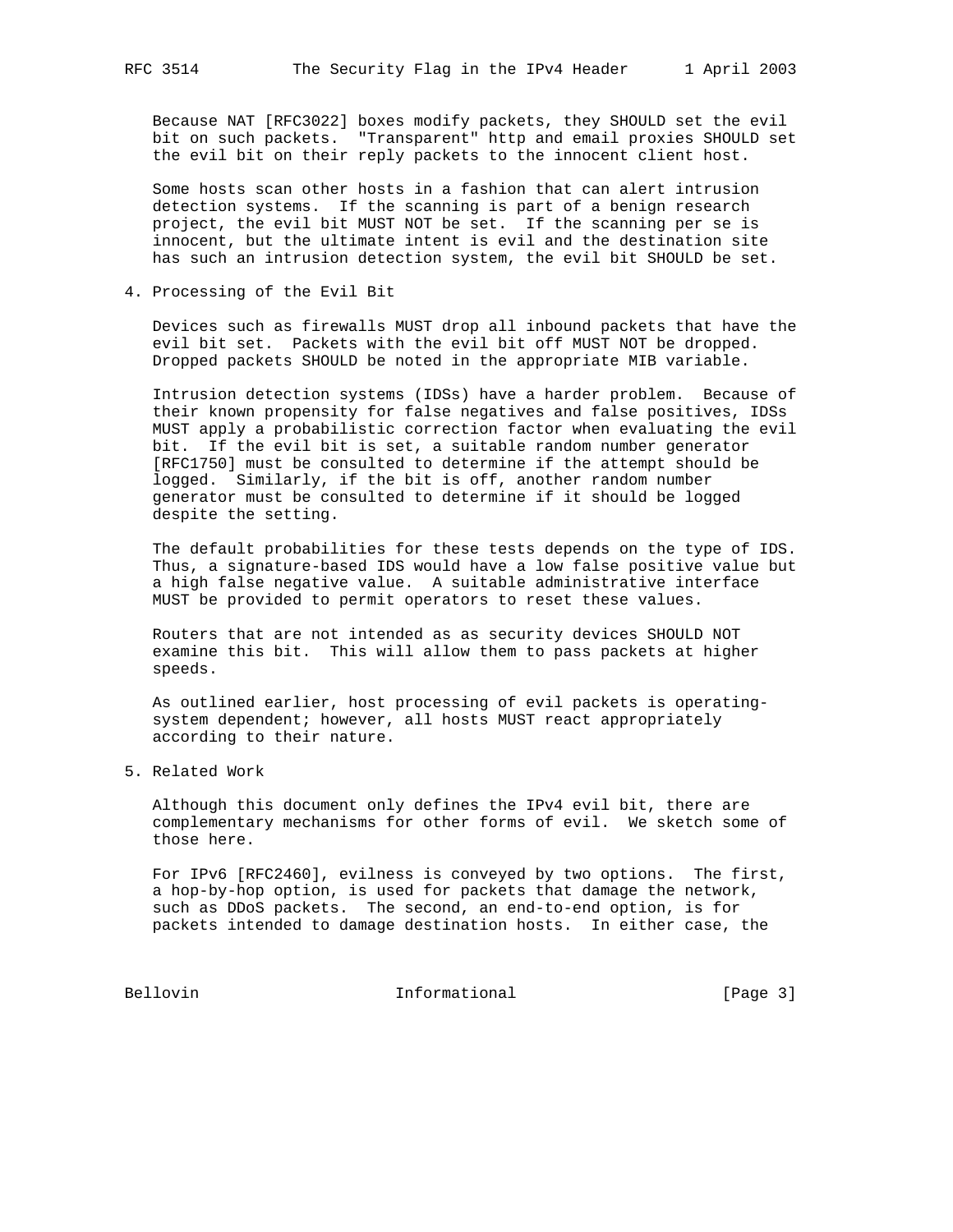option contains a 128-bit strength indicator, which says how evil the packet is, and a 128-bit type code that describes the particular type of attack intended.

 Some link layers, notably those based on optical switching, may bypass routers (and hence firewalls) entirely. Accordingly, some link-layer scheme MUST be used to denote evil. This may involve evil lambdas, evil polarizations, etc.

DDoS attack packets are denoted by a special diffserv code point.

 An application/evil MIME type is defined for Web- or email-carried mischief. Other MIME types can be embedded inside of evil sections; this permit easy encoding of word processing documents with macro viruses, etc.

6. IANA Considerations

 This document defines the behavior of security elements for the 0x0 and 0x1 values of this bit. Behavior for other values of the bit may be defined only by IETF consensus [RFC2434].

7. Security Considerations

 Correct functioning of security mechanisms depend critically on the evil bit being set properly. If faulty components do not set the evil bit to 1 when appropriate, firewalls will not be able to do their jobs properly. Similarly, if the bit is set to 1 when it shouldn't be, a denial of service condition may occur.

- 8. References
	- [CBR03] W.R. Cheswick, S.M. Bellovin, and A.D. Rubin, "Firewalls and Internet Security: Repelling the Wily Hacker", Second Edition, Addison-Wesley, 2003.
	- [RFC791] Postel, J., "Internet Protocol", STD 5, RFC 791, September 1981.
	- [RFC1750] Eastlake, D., 3rd, Crocker, S. and J. Schiller, "Randomness Recommendations for Security", RFC 1750, December 1994.
	- [RFC2119] Bradner, S., "Key words for use in RFCs to Indicate Requirement Levels", BCP 14, RFC 2119, March 1997.
	- [RFC2434] Narten, T. and H. Alvestrand, "Guidelines for Writing an IANA Considerations Section in RFCs", BCP 26, RFC 2434, October 1998.

Bellovin **Informational** Informational [Page 4]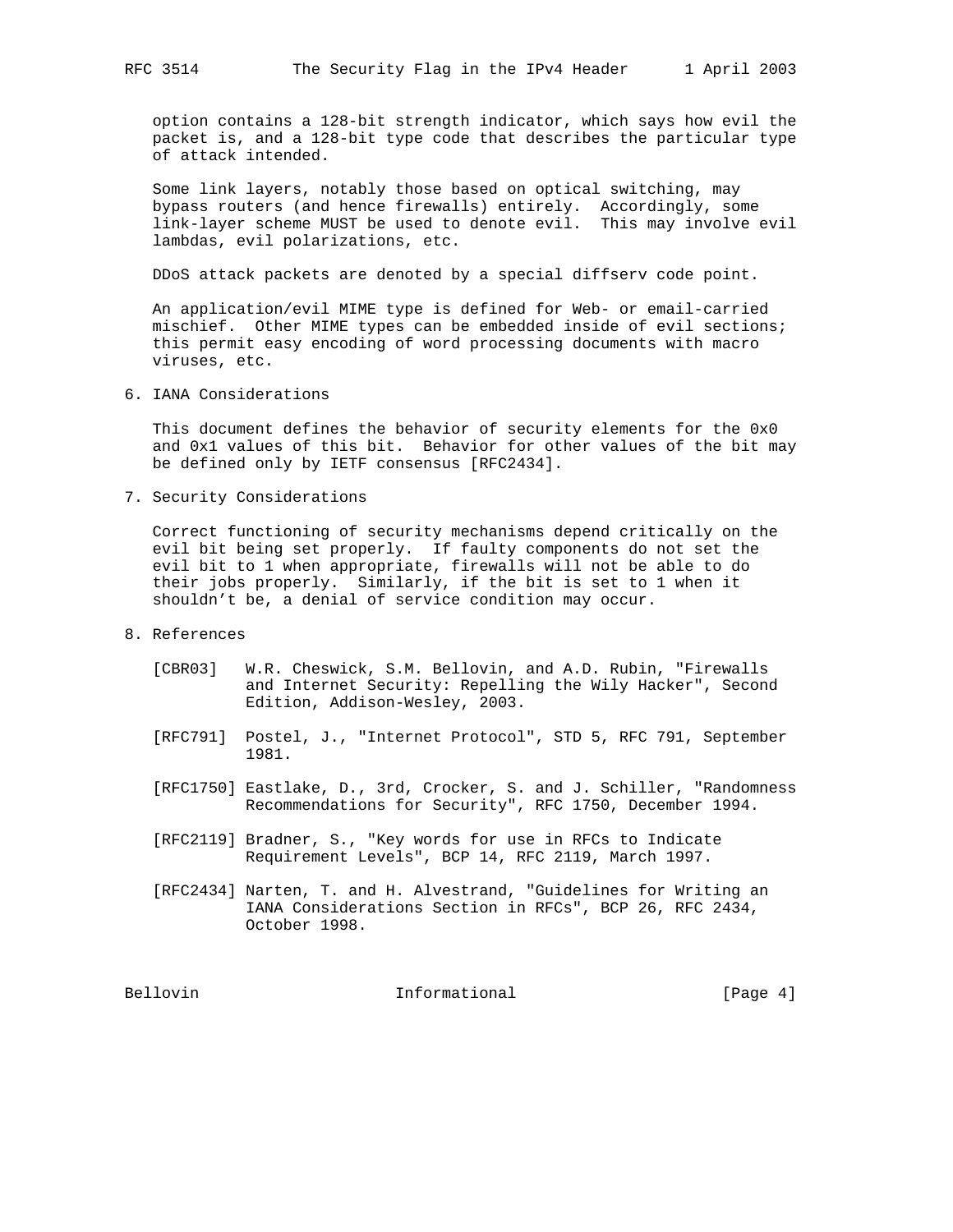- [RFC2460] Deering, S. and R. Hinden, "Internet Protocol, Version 6 (IPv6) Specification", RFC 2460, December 1998.
- [RFC3022] Srisuresh, P. and K. Egevang, "Traditional IP Network Address Translator (Traditional NAT)", RFC 3022, January 2001.
- 9. Author's Address

 Steven M. Bellovin AT&T Labs Research Shannon Laboratory 180 Park Avenue Florham Park, NJ 07932

 Phone: +1 973-360-8656 EMail: bellovin@acm.org

Bellovin 1nformational [Page 5]